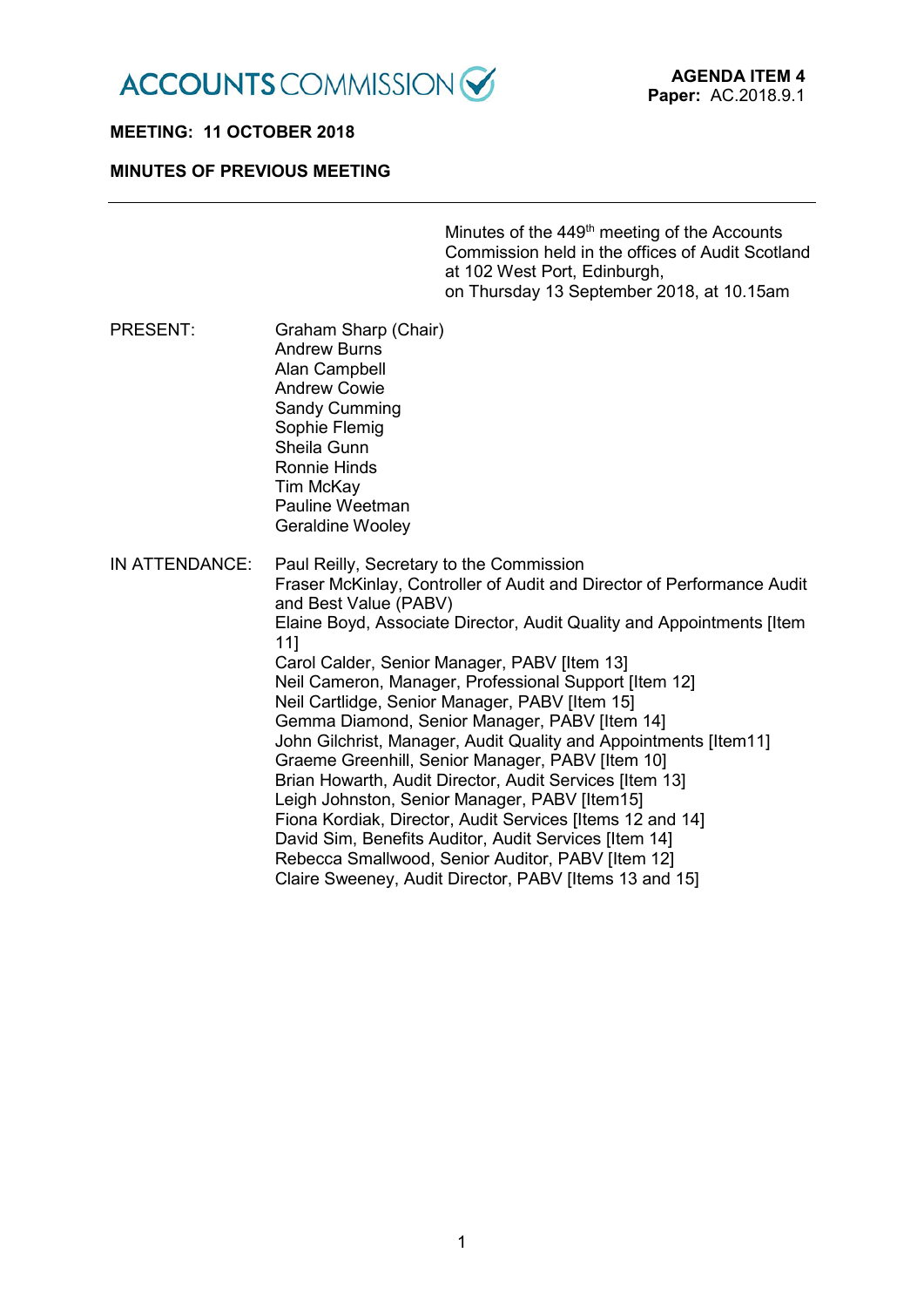# Item No Subject

- 1. Apologies for absence
- 2. Declarations of interest
- 3. Decisions on taking business in private<br>4. Minutes of meeting of 9 August 2018
- 4. Minutes of meeting of 9 August 2018<br>5. Minutes of meeting of Financial Audit
- 5. Minutes of meeting of Financial Audit and Assurance Committee of 23 August 6.<br>6. Minutes of meeting of Performance Audit Committee of 23 August 2018
- 6. Minutes of meeting of Performance Audit Committee of 23 August 2018
- 7. Audit Scotland Board update
- 8. Update report by the Secretary to the Accounts Commission
- 9. Update report by the Controller of Audit<br>10. Briefing: UK and Scottish response to th
- Briefing: UK and Scottish response to the Grenfell Tower tragedy
- 11. Ethical governance<br>12. Professional sceptic
- 12. Professional scepticism in audit<br>13. Local government financial over
- Local government financial overview 2017/18 and local government overview 2019: scope
- 14. Housing benefit audit: draft annual report<br>15. Performance audit: draft report: Health & s
- 15. Performance audit: draft report: Health & social care integration<br>16. Commission business matters
- Commission business matters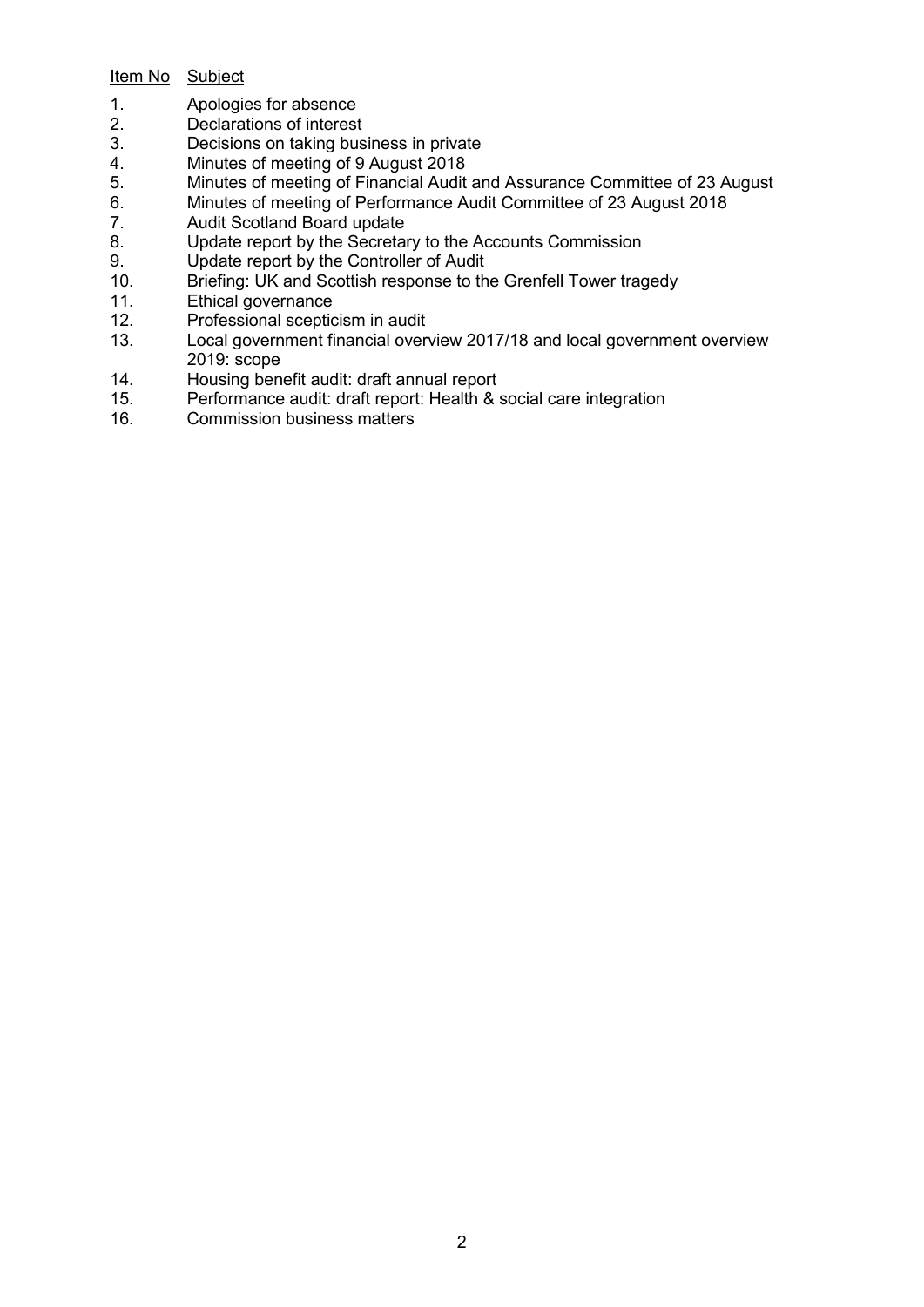## 1. Apologies for absence

It was noted that apologies for absence had been received from Stephen Moore.

#### 2. Declarations of interest

The following declarations of interest were made:

- Sheila Gunn, in item 8, as Vice-Chair of the Wheatley Group, in relation to references to housing matters.
- Ronnie Hinds, in item 15, as a non-executive director of the Scottish Government.

#### 3. Decisions on taking business in private

It was agreed to take items 13 to 15 in private as the Commission is to consider them in private before publishing.

No business was notified by members for item 16 and thus the Chair advised that the item would not require discussion.

#### 4. Minutes of meeting of 9 August 2018

The minutes of the meeting of 9 August 2018 were approved as a correct record, subject to noting advice from the Secretary that:

- In relation to item 7 (first bullet point), he had notified the Scottish Government and COSLA about the Commission's ongoing interest in the Local Governance Review.
- In relation to item 7 (penultimate bullet point), the Financial Audit and Assurance Committee had considered the consultation on the Scottish Local Government Pension Scheme structural review, the outcome of which was noted in the next item on the agenda.
- In relation to item 13 (first bullet point), in response to a query from Tim McKay, he would liaise with Mark Taylor, Audit Director, Audit Services Group and PABV, to agree the provision of the information requested by the Commission.

## 5. Minutes of meeting of Financial Audit and Assurance Committee of 23 August 2018

The minutes of the meeting of the Financial Audit and Assurance Committee of 23 August 2018 were approved as a correct record.

#### 6. Minutes of meeting of Performance Audit Committee of 23 August

The minutes of the meeting of the Performance Audit Committee of 23 August 2018 were approved as a correct record, subject to including Sophie Flemig in the list of those members present.

7. Audit Scotland Board update

The Commission noted a report by the Secretary providing an update on the business of the Audit Scotland Board.

8. Update report by the Secretary to the Accounts Commission

The Commission considered a report by the Secretary providing an update on significant recent activity relating to local government and issues of relevance or interest across the wider public sector.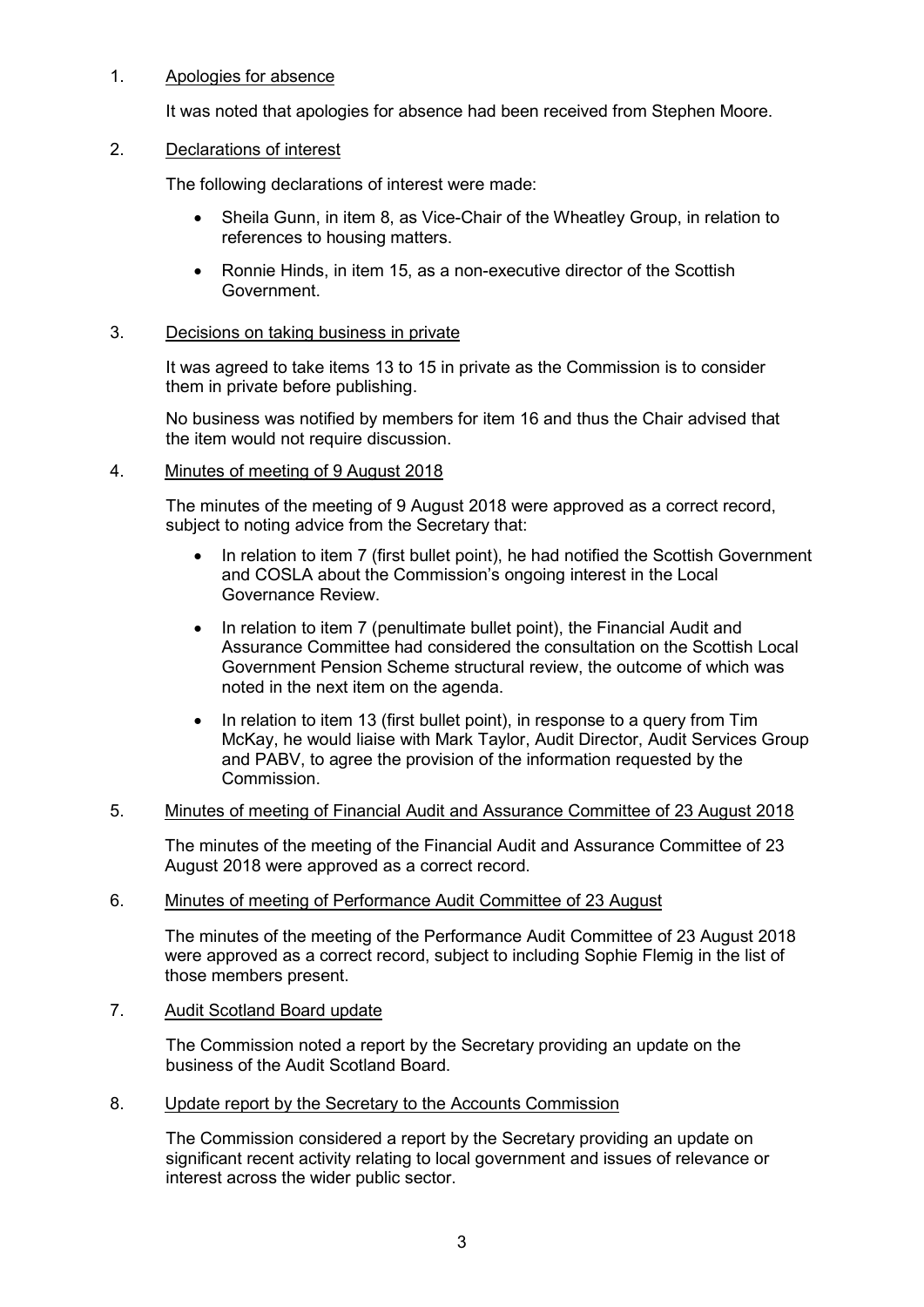During discussion, the Commission:

- Noted advice from the Secretary that the joint Commission and Auditor General performance audit on children and young people's mental health was published on 13 September 2018.
- In relation to paragraph 6, in response to a query from Pauline Weetman, agreed that access to individual press articles be provided to Commission members as a supplement to the members' weekly news summary.

*Action: Secretary*

- In relation to paragraph 24, noted advice from the Secretary, in response to a query from Ronnie Hinds, on the methodology involved in the disaggregation of Scottish Household Survey figures at council level.
- In relation to paragraph 37, in response to a query from Ronnie Hinds, agreed that the Improvement Service Economic Footprint Review be considered in scoping for the forthcoming performance audit on the role of local government in economic development.
- In relation to paragraph 60, in response to a query from Pauline Weetman, agreed to maintain an interest in matters around the ongoing legal case in relation to social care workers' terms and conditions.

*Action: Director of PABV*

Following discussion, the Commission agreed to note the report and in particular:

- In relation to paragraph 8, to note that a draft response to the Scottish Government consultation on a consumer body for Scotland will be agreed with the Chair and considered by the Commission at its next meeting.
- In relation to paragraph 19, to agree that no response be made to the Scottish Government consultation on funeral costs.

*Action: Secretary*

### 9. Update report by the Controller of Audit

The Controller of Audit provided a verbal update on his recent activity.

During discussion, the Commission:

• In relation to an update from the Controller on liaison with Scotland Excel and a query from Geraldine Wooley in this regard, agreed that matters around commissioning of council services be considered in scoping for the forthcoming performance audit on the role of local government in economic development.

*Action: Director of PABV*

• Noted advice from the Controller that Ronnie Nicol, Audit Director, PABV, would be retiring in coming weeks. The Chair conveyed his and the Commission's best wishes to Ronnie and thanked him for his support of the Commission, particularly in relation to the development of the approach to auditing Best Value.

Following discussion, the Commission noted the update.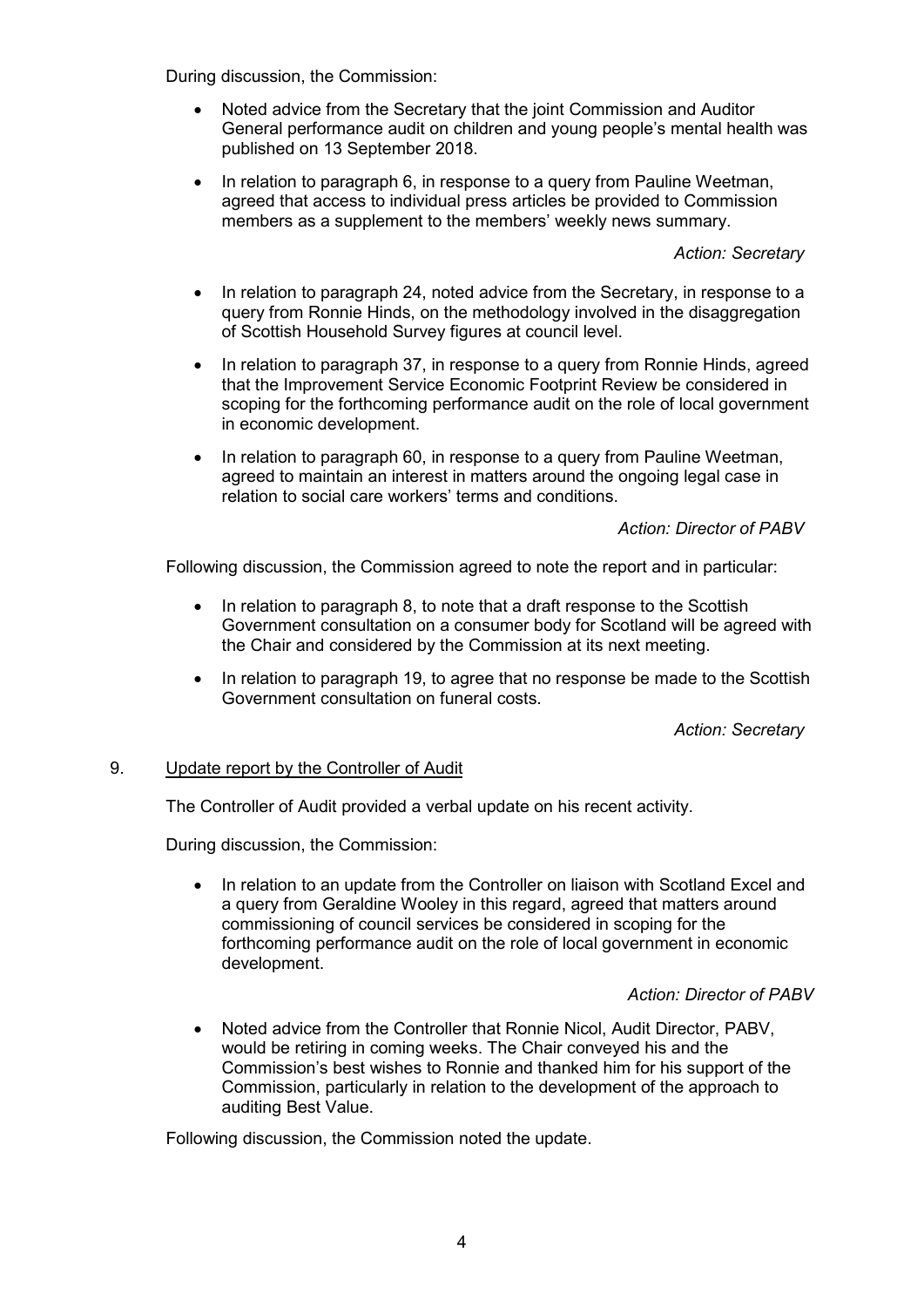## 10. Briefing: UK and Scottish response to the Grenfell Tower tragedy

The Commission considered a report by the Director of PABV introducing his briefing paper on UK and Scottish responses to the Grenfell Tower tragedy.

Following discussion, the Commission:

- Noted advice from the Director, in response to a query from Sophie Flemig, that community empowerment matters associated with the response would be an important area of interest to him and the Commission.
- Noted advice from the Director, in response to a query from Andrew Cowie, that the Commission's own response to the matter should be considered as part of its programme refresh activity.

*Action: Secretary*

• Noted advice from the Director, in response to a query from Geraldine Wooley, that he would further consider matters associated with emergency response in relation to the Commission's joint scrutiny work with its scrutiny partners.

*Action: Director of PABV*

### 11. Ethical governance

The Commission considered a report by the Secretary providing an update on the Commission's governance of ethical matters.

Following discussion, the Commission:

- Noted the role of Audit Scotland's Ethics Partner.
- Noted ongoing discussions in relation to the source of ethical advice to the Commission.
- Approved a policy statement on non-audit services by appointed auditors, thus in effect agreeing to delegate to the Associate Director, Audit Quality and Appointments (AQA) to consider for approval requests for non-audit services on the Commission's behalf, liaising with the Commission Secretary as appropriate and reporting to the Commission twice a year on how such requests have been dealt with.

*Action: Associate Director, AQA*

• Agreed that this approval include an amendment to the proposed policy statement to read:

> AQA will make its decision on any request having regard to the FRC Ethical Standard currently in force and the wider scope of public audit as outlined in the Code of Audit Practice. AQA may also consult with Audit Scotland's Ethics Partner.

*Action: Associate Director, AQA*

• Agreed further in this regard that the Assistant Director, AQA consider and report back on matters associated with appointed auditors advising companies or consortia bidding for or being awarded non-profit distributing project contracts.

*Action: Associate Director, AQA*

• Noted the role of the Commission Standards Officer and the link with the FRC Ethical Standard, and thus the likely collaboration with the Associate Director, AQA in this regard.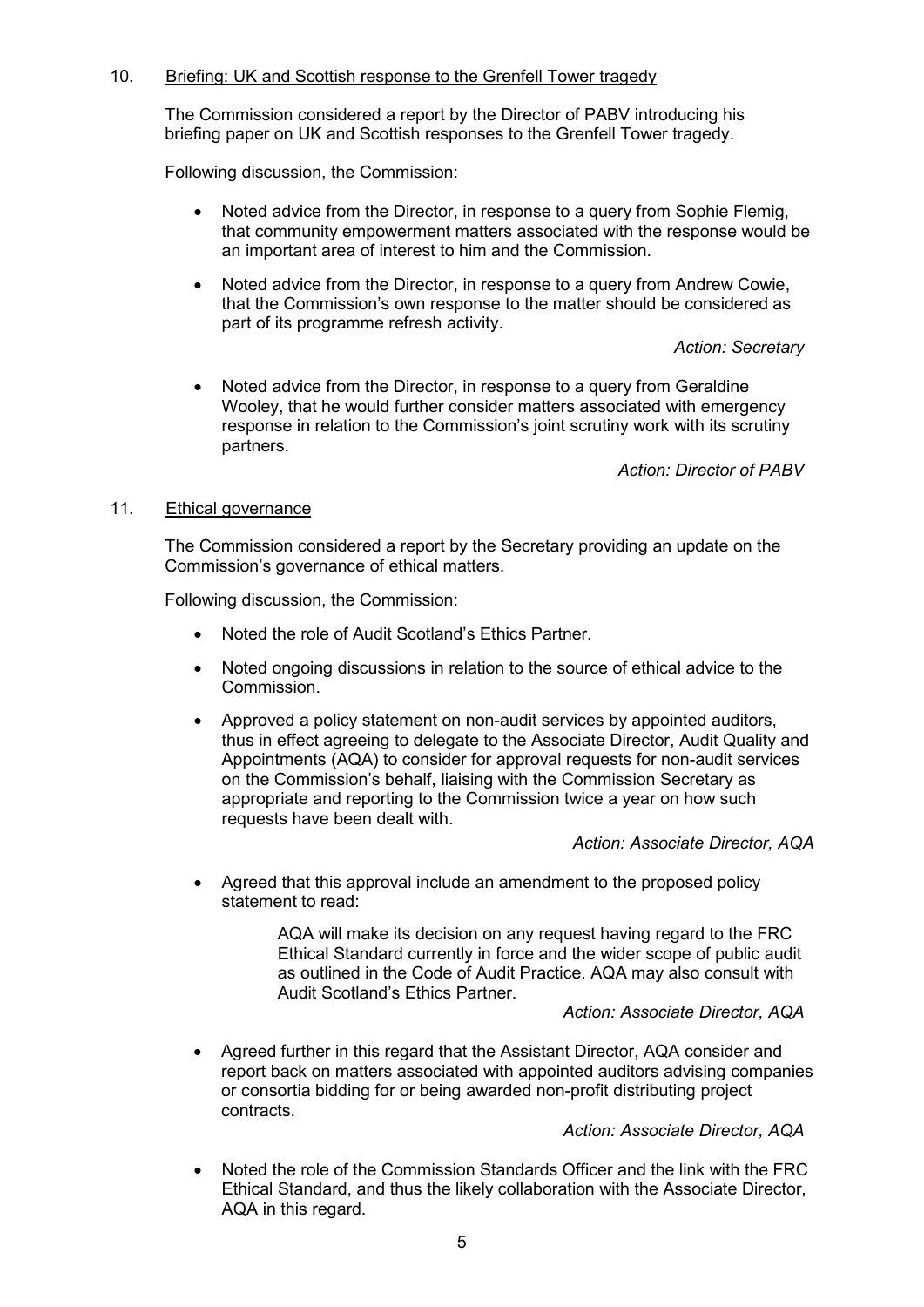## 12. Professional scepticism in audit

The Commission considered a report by the Secretary introducing a presentation by the Director, Audit Services on professional scepticism in audit.

During discussion, the Commission:

• Agreed that members be provided with more information on 'judgement tendencies'.

*Action: Director, Audit Services*

• That it further consider how to apply to its own practice the position of the Auditing Practices Board of the Financial Reporting Council on the nature of professional scepticism and its role in auditing, as set out in its paper of 2012 in this regard.

*Action: Secretary*

Following discussion, the Chair thanked the Director for the presentation.

#### 13. Local government financial overview 2017/18 and local government overview 2019: scope [in private]

The Commission considered a report by the Director of PABV proposing scopes for *local government financial overview 2017/18* and *local government overview 2019 – challenges and performance*.

During discussion, the Commission:

- Agreed that the Director give further consideration to the continuing use of councils' local financial returns to the Scottish Government as an evidence base for overview work.
- Agreed that in future approaches to its overview work, consideration be given by the Commission to the timing of publication in relation to councils' budget cycles.

*Actions: Director of PABV*

Following discussion, the Commission:

- Approved the scope of work for the local government financial overview 2017/18.
- Approved the scope of work for *local government overview 2019 – challenges and performance*.

*Actions: Director of PABV*

### 14. Housing benefit audit: draft annual report [in private]

The Commission considered a report by the Director, Audit Services advising of the outcome of housing benefit performance audit work for 2017/18 and proposing a draft report in this regard.

Following discussion, the Commission:

• Approved the draft report on housing benefit performance audit work for 2017/18, subject to the report team incorporating revisions in conjunction with the Chair.